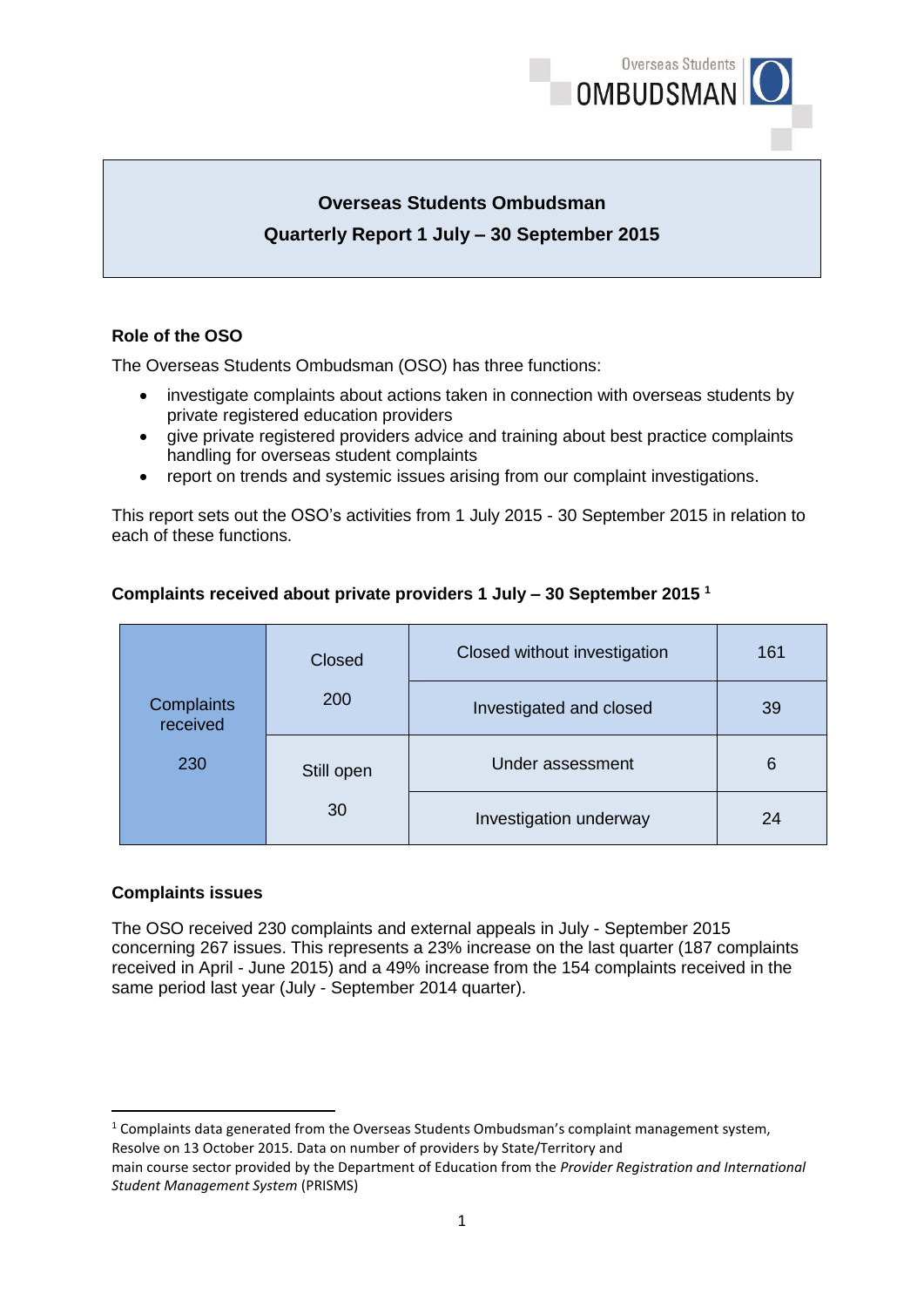

The top four complaint issues were: 2

- Standard 3 provider refunds, fee disputes, written agreements (68)
- Standard 7 transfer between registered providers (39)
- Standard 11 monitoring attendance  $(23)$
- Standard 10 monitoring course progress (21)

Standard 3 complaints about provider refund refusals and fee disputes continue to be our top complaint issue, at the same level as previous quarters this year. We published our [written agreements issues paper](http://www.oso.gov.au/docs/attachment_a_waip.pdf) and [provider checklist](http://www.oso.gov.au/docs/attachment_b_waip_external_checklist.pdf) in March 2015, which we hope will help providers ensure their written agreements are compliant and able to be relied on in refund and fee dispute complaints.

Standard 7 provider transfer appeals continued at the same level as the last quarter and the same quarter last year, reflecting that we receive more of these appeals in the latter parts of the calendar year. This may reflect the students are likely to study with their providers for some time before requesting a release letter to transfer to another provider.

Standard 10 and 11 external appeals about unsatisfactory course progress and attendance increased by more than 50%. On 29 May 2015, we published a [course progress and](http://www.oso.gov.au/docs/Course_Progress_May_2015.pdf)  attendance [issues paper,](http://www.oso.gov.au/docs/Course_Progress_May_2015.pdf) which we hope will help providers to avoid the mistakes we see, resulting in our office finding less errors in the appeals we investigate.

Standard 13 complaints about deferment, suspension or cancellation of enrolment and Standard 8 complaints about the provider's internal complaints and appeals process continue to be higher than the first quarter of the year and the same period last year. This may reflect the overall increase in complaints. We are continuing to analyse these complaints for systemic issues and trends with a particular focus on complaints about provider's internal complaints and appeals processes.

#### **Complaints issues by education sector**

**.** 

We completed fewer investigations in this last quarter compared to previous quarters. This may be due to the larger number of complaints received and closed without investigation. Where we are able to form a view from the papers the student provides, without contacting the education provider, it is not considered to be an 'investigation'. We are often able to form a view based on the papers which gives the student a faster decision and saves education providers time by not having to provide documents to us.

Most complaint investigations that we did undertake and complete during the quarter related to Higher Education and Vocational Education and Training (VET) courses. For Higher Education, provider refund complaints and fee disputes were the top issue investigated. For VET complaints, Standard 7 provider transfers and Standard 11 attendance monitoring external appeals were the top issue investigated. The number of investigations for ELICOS, Non-award and Schools were small with provider refunds and fee disputes; Standard 11 attendance monitoring and discipline being the top issues for those sectors respectively.

<sup>2</sup> Including Standards 1 – 14 from the *National Code of Practice for Registration Authorities and Providers of Education and Training to Overseas Students 2007*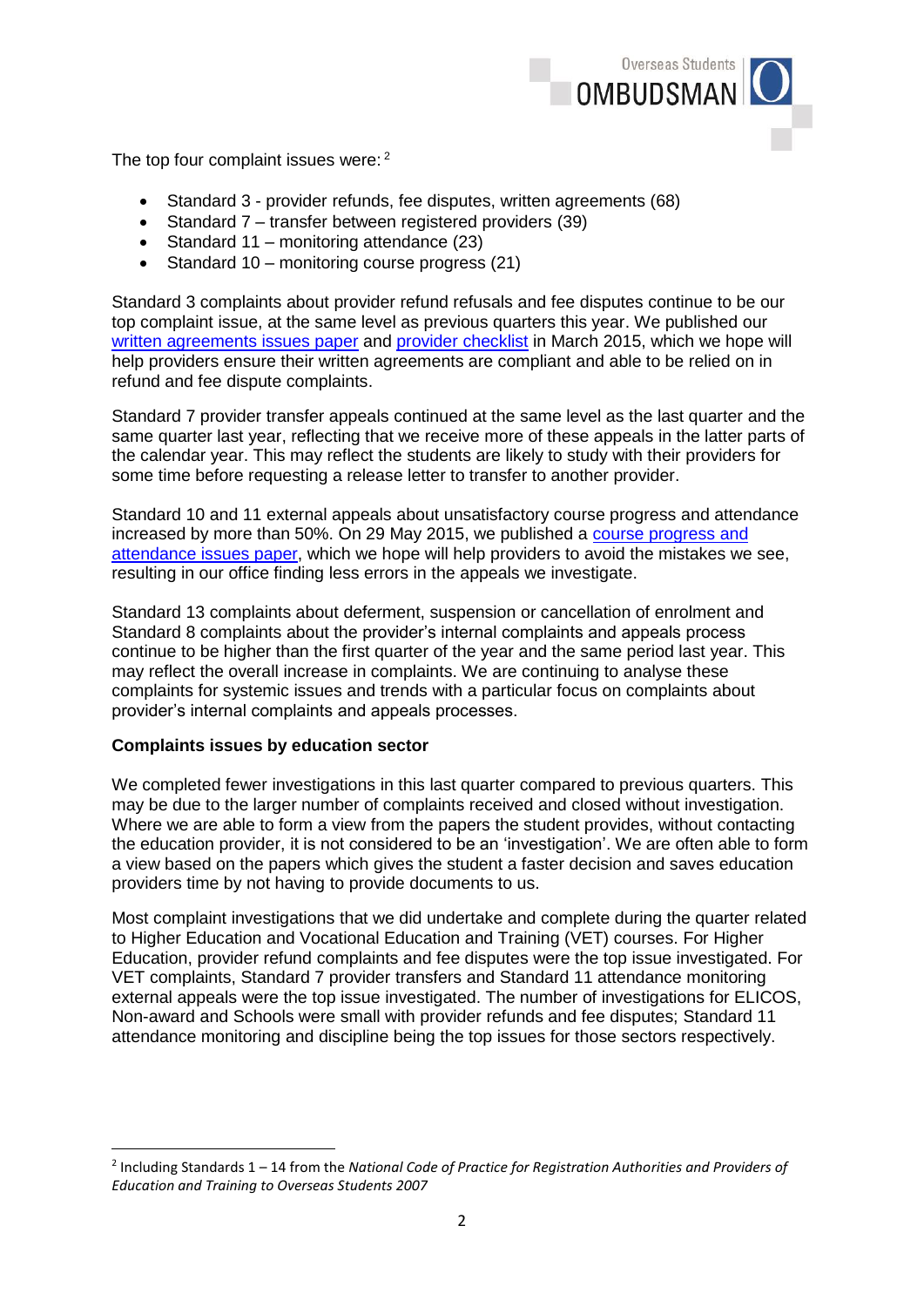

|  | Complaint issues received July to September 2015 compared to previous quarters |
|--|--------------------------------------------------------------------------------|
|  |                                                                                |

| <b>Issue type</b>                                              | July - Sept<br>2015 quarter | <b>April - June</b><br>2015 quarter | Jan - March<br>2015 quarter |
|----------------------------------------------------------------|-----------------------------|-------------------------------------|-----------------------------|
| Standard 3 - provider refund/fee dispute                       | 68                          | 66                                  | 64                          |
| Standard 7 – transfer between providers                        | 39                          | 38                                  | 22                          |
| Standard 11 - monitoring attendance                            | 23                          | 14                                  | 9                           |
| Standard 10 - monitoring course progress                       | 21                          | 14                                  | $12 \overline{ }$           |
| Standard 13 - deferring, suspending or cancelling<br>enrolment | 19                          | 21                                  | 10                          |
| Standard 8 – provider complaints and appeals<br>process        | 15                          | 21                                  | 8                           |
| Grades/assessment                                              | 12                          | 10                                  | 9                           |
| Out of jurisdiction to investigate (OOJ) 3                     | 12                          | $\overline{7}$                      | $\overline{2}$              |
| Provider default                                               | 9                           | $\overline{2}$                      | 3                           |
| Standard 14 – staff capability, resources,<br>premises         | 9                           | $\overline{7}$                      | 4                           |
| Standard 1 - marketing information and practices               | 8                           | $\overline{2}$                      | 3                           |
| Graduation completion certificate                              | $\overline{7}$              | 5                                   | 5                           |
| <b>Bullying or harassment</b>                                  | 6                           | 0                                   | 1                           |
| Academic transcript                                            | $\overline{4}$              | 5                                   | $\overline{2}$              |
| Standard 2 - student engagement before<br>enrolment            | 3                           | $\overline{2}$                      | $\overline{2}$              |
| Standard 12 - course credit                                    | 3                           | 1                                   | 5                           |
| Standards for VET accredited courses <sup>4</sup>              | 3                           | $\overline{2}$                      | 1                           |
| Work placement/experience                                      | 3                           | 1                                   | $\overline{2}$              |
| Standard 4 - education agents                                  | $\overline{2}$              | 3                                   | $\overline{2}$              |
| <b>Overseas Student Health Cover</b>                           | 1                           | 0                                   | $\overline{2}$              |
| <b>Discipline</b>                                              | 0                           | 4                                   | 1                           |
| Employment                                                     | $\mathbf 0$                 | 1                                   | $\overline{0}$              |
| Higher education standards framework                           | $\overline{0}$              | $\overline{2}$                      | 1                           |
| Standard 5 - younger students                                  | 0                           | 0                                   | 0                           |
| Standard 6 - student support services                          | $\overline{0}$              | 0                                   | 0                           |
| Standard 9 - completion within expected duration               | 0                           | 1                                   | 1                           |
| <b>TOTAL</b>                                                   | 267                         | 229                                 | 172                         |

<sup>&</sup>lt;sup>3</sup> Out of jurisdiction means the provider was in jurisdiction but the student was out of jurisdiction because they were not on or did not previously hold a student visa or the issue complained about was out of jurisdiction e.g. discrimination, employment or privacy issues.

**.** 

<sup>4</sup> Vocational Education and Training sector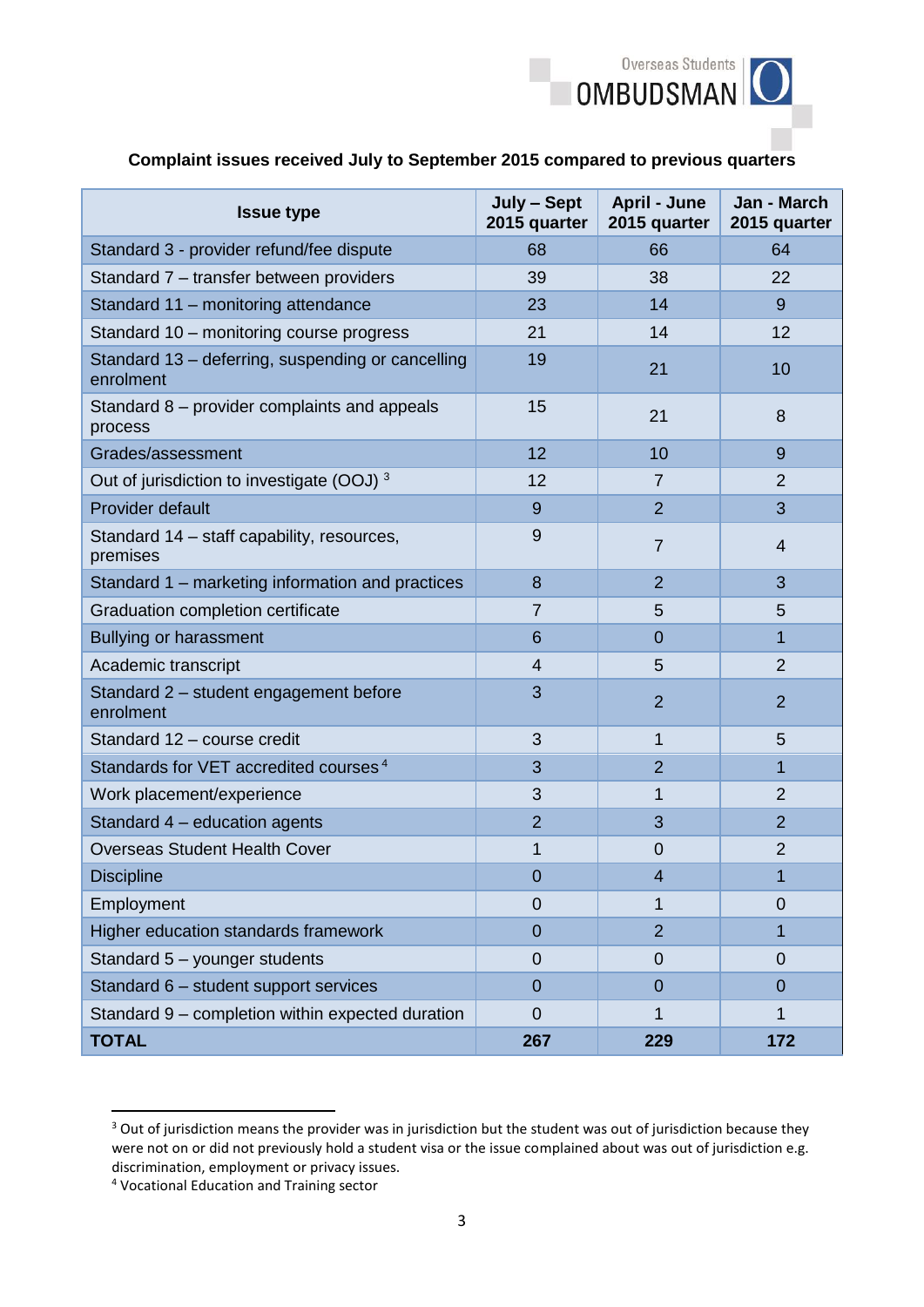

### **Complaints received, investigated and closed by education sector**

| <b>Sector</b>       | <b>Investigations</b><br>completed per<br>sector<br>July - Sept<br>2015 | <b>Previous quarter</b><br>investigations<br>completed per<br>sector per<br>April - June 2015 | <b>Investigations</b><br>completed per<br>sector per<br>Jan - March<br>2015 | <b>Number of</b><br>providers in OSO<br>jurisdiction by<br><b>PRISMS 'main</b><br>course sector'5 |
|---------------------|-------------------------------------------------------------------------|-----------------------------------------------------------------------------------------------|-----------------------------------------------------------------------------|---------------------------------------------------------------------------------------------------|
| ELICOS <sup>6</sup> | 3                                                                       | 12                                                                                            | 6                                                                           | 95                                                                                                |
| Higher<br>Education | 11                                                                      | 16                                                                                            | 17                                                                          | 64                                                                                                |
| Non-<br>Award/other | $\overline{2}$                                                          |                                                                                               | $\overline{0}$                                                              | 9                                                                                                 |
| <b>Schools</b>      | 1                                                                       | $\mathbf 1$                                                                                   | 3                                                                           | 365                                                                                               |
| <b>VET</b>          | 9                                                                       | 26                                                                                            | 19                                                                          | 378                                                                                               |
| <b>TOTAL</b>        | 26                                                                      | 56                                                                                            | 45                                                                          | 911                                                                                               |

### **1 July – 30 September 2015**

#### **Issues investigated and closed – ELICOS**

3 ELICOS complaints investigated and closed with 3 issues

| <b>Issue</b>                                                                 | <b>Number of Issues</b> |
|------------------------------------------------------------------------------|-------------------------|
| Standard 3 – formalisation of enrolment (provider refunds & fee<br>disputes) |                         |
| Standard 11 - monitoring attendance                                          |                         |
| <b>TOTAL</b>                                                                 |                         |

#### **Issues investigated and closed – Higher Education**

11 Higher Education complaints investigated and closed with 12 issues

| <b>Issues</b>                                                                | <b>Number of issues</b> |
|------------------------------------------------------------------------------|-------------------------|
| Standard 3 – formalisation of enrolment (provider refunds & fee<br>disputes) | b                       |
| Standard 7 – transfer between registered providers                           |                         |
| Standard 10 - monitoring course progress                                     |                         |
| Standard 1 – marketing information and practices                             |                         |
| Standard 13 - deferring, suspending or cancelling enrolment                  |                         |
| <b>TOTAL</b>                                                                 | 12                      |

**.** 

<sup>5</sup> Excludes South Australian (SA) providers as, while they are in jurisdiction, we transfer complaint about SA providers to the SA Training Advocate, as recommended by the 2010 Baird Review.

<sup>6</sup> English Language Intensive Courses for Overseas Students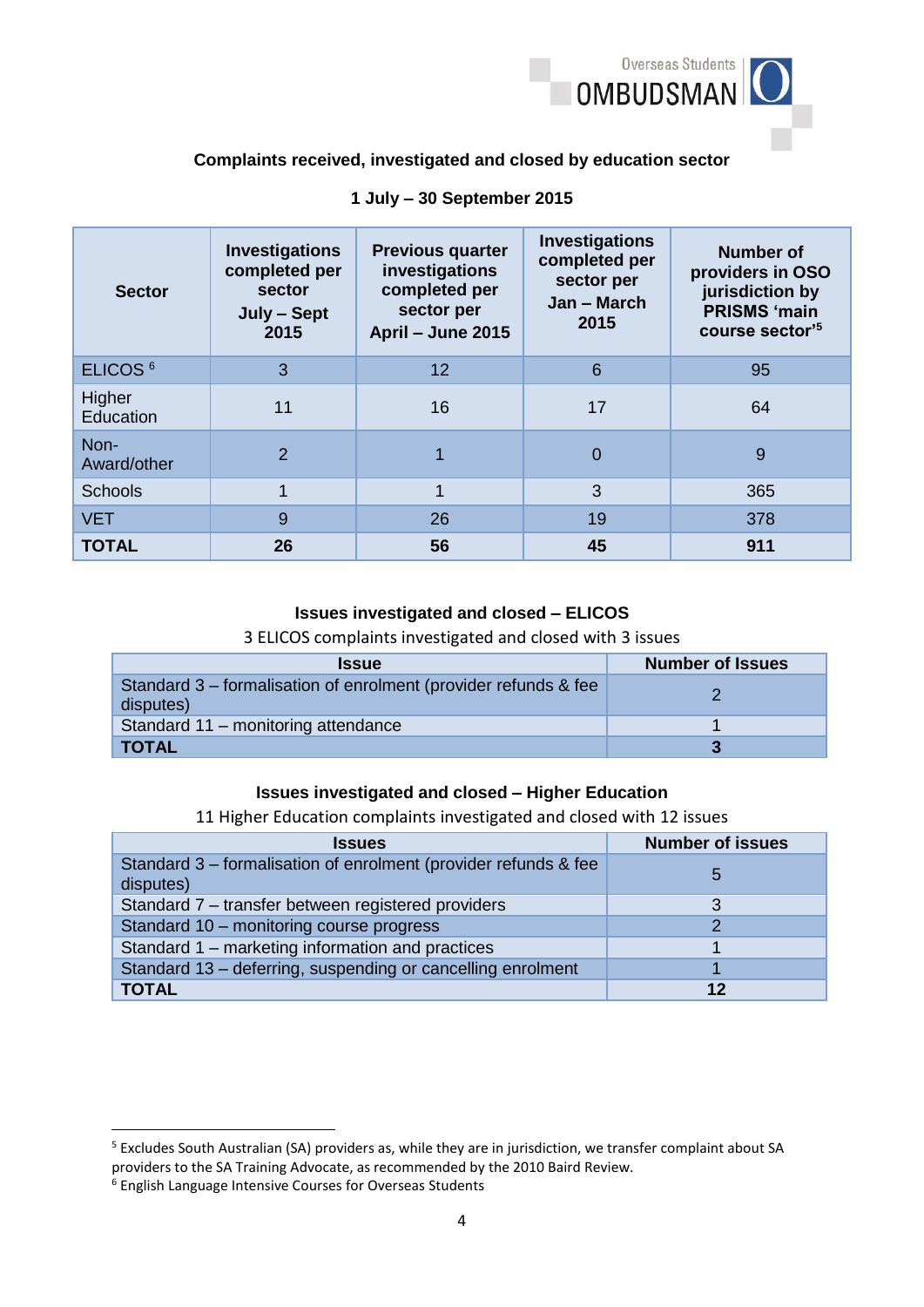

# **Issues investigated and closed – VET Sector**

# 9 complaints investigated and finalised with 12 issues

| <b>Issue</b>                                                | <b>Number of issues</b> |
|-------------------------------------------------------------|-------------------------|
| Standard 7 - transfer between registered providers          |                         |
| Standard 11 - monitoring attendance                         |                         |
| Standard 10 - monitoring course progress                    |                         |
| Standard 13 - deferring, suspending or cancelling enrolment |                         |
| Standard 8 - complaints and appeals                         |                         |
| <b>TOTAL</b>                                                | 12                      |

### **Issues investigated and closed – Schools**

1 schools complaint investigated and closed with 1 issue

| <b>Issue</b> | <b>Number of Issues</b> |
|--------------|-------------------------|
| Discipline   |                         |
| <b>TOTAL</b> |                         |

### **Issues investigated and closed – Non-award**

2 non-award complaints investigated and closed with 2 issues

| <b>Issue</b>                        | <b>Number of Issues</b> |
|-------------------------------------|-------------------------|
| Standard 11 – monitoring attendance |                         |
| <b>TOTAL</b>                        |                         |

## **Complaints received by state**

| <b>State/Territory</b>                        | Number of<br>complaints<br>received<br>July - Sept<br>2015 quarter | April-<br><b>June 2015</b><br>quarter | Jan – March<br>2015 quarter | <b>Number of</b><br><b>CRICOS</b><br>registered<br>providers in OSO<br>jurisdiction |
|-----------------------------------------------|--------------------------------------------------------------------|---------------------------------------|-----------------------------|-------------------------------------------------------------------------------------|
| <b>New South Wales</b>                        | 90                                                                 | 70                                    | 69                          | 261                                                                                 |
| Victoria                                      | 76                                                                 | 58                                    | 74                          | 240                                                                                 |
| Queensland                                    | 35                                                                 | 21                                    | 9                           | 241                                                                                 |
| Western Australia                             | 20                                                                 | 18                                    | 9                           | 84                                                                                  |
| <b>Australian Capital</b><br><b>Territory</b> | $\Omega$                                                           | 3                                     | $\overline{2}$              | 43                                                                                  |
| South Australia                               | 3                                                                  | $\overline{2}$                        | 3                           | $82^7$                                                                              |
| <b>Northern Territory</b>                     | $\Omega$                                                           | 1                                     | $\Omega$                    | 5                                                                                   |
| <b>National</b>                               | 6                                                                  | $\Omega$                              | $\Omega$                    | 27                                                                                  |
| Tasmania                                      | $\Omega$                                                           | 0                                     | 0                           | 10                                                                                  |
| Total                                         | 230                                                                | 173                                   | 161                         | 993                                                                                 |

<sup>&</sup>lt;sup>7</sup> SA providers are within our jurisdiction, however, we transfer complaints about SA providers to the SA Training Advocate, as recommended by the 2010 Baird Review.

**.**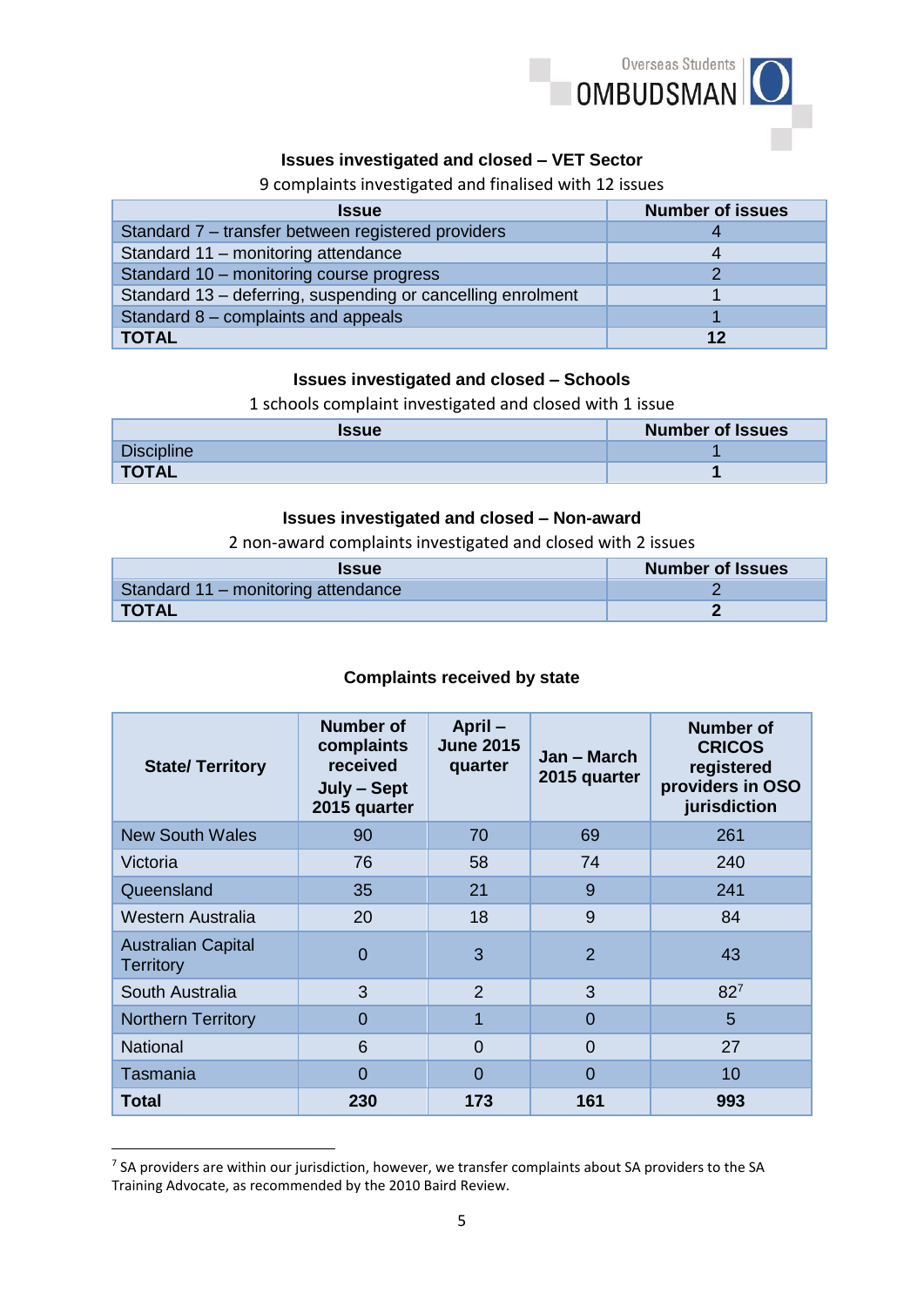

## **Complaints transferred by the OSO to another authority**

Under s 19ZK of the *Ombudsman Act 1976*, the OSO must transfer a complaint to another statutory complaint handler if it could be more effectively dealt with by that complaint handler.

The OSO transfers complaints about the quality of the education provider's teaching, staff or facilities to an appropriate regulator such as the Australian Skills Quality Authority (ASQA). The OSO transfers complaints about provider defaults and provider refunds in visa refusal cases to the Tuition Protection Service (TPS).

| <b>Authority</b>                                             | Number of<br>complaints<br>transferred<br>July-Sept 2015<br>quarter | Number of<br>complaints<br>transferred<br><b>April - June</b><br>2015 quarter | Number of<br>complaints<br>transferred<br>Jan - March<br>2015 quarter |
|--------------------------------------------------------------|---------------------------------------------------------------------|-------------------------------------------------------------------------------|-----------------------------------------------------------------------|
| <b>Australian Skills Quality</b><br><b>Authority</b>         |                                                                     | 9                                                                             |                                                                       |
| <b>Tuition Protection Service</b>                            |                                                                     | 7                                                                             | 9                                                                     |
| South Australian Training<br>Advocate                        | 4                                                                   | 3                                                                             | $\Omega$                                                              |
| <b>Tertiary Education Quality</b><br><b>Standards Agency</b> | 0                                                                   |                                                                               | $\overline{0}$                                                        |
| <b>Total</b>                                                 | 20                                                                  | 19                                                                            | 10                                                                    |

The OSO may also make disclosures under s 35A of the Act to regulatory bodies or public authorities where it is in the public interest to do so. The OSO made one disclosure under s 35A during this quarter to the Victorian Registration and Qualifications Authority (VRQA) about a Victorian school.

#### **Provider advice and training in best practice complaint handling**

The OSO provides training to providers about best practice handling of overseas student complaints. In this quarter the OSO:

- delivered a training webinar on course progress for ELICOS providers through English Australia in August
- presented at a best practice provider workshop organised by the International Student Advisors Network Australia (ISANA) in Brisbane in August
- presented at the Australian Council for Private Education and Training (ACPET) conference in Melbourne in August
- delivered a training webinar on course progress and attendance through ACPET in September
- presented at the English Australia conference in Brisbane in September.